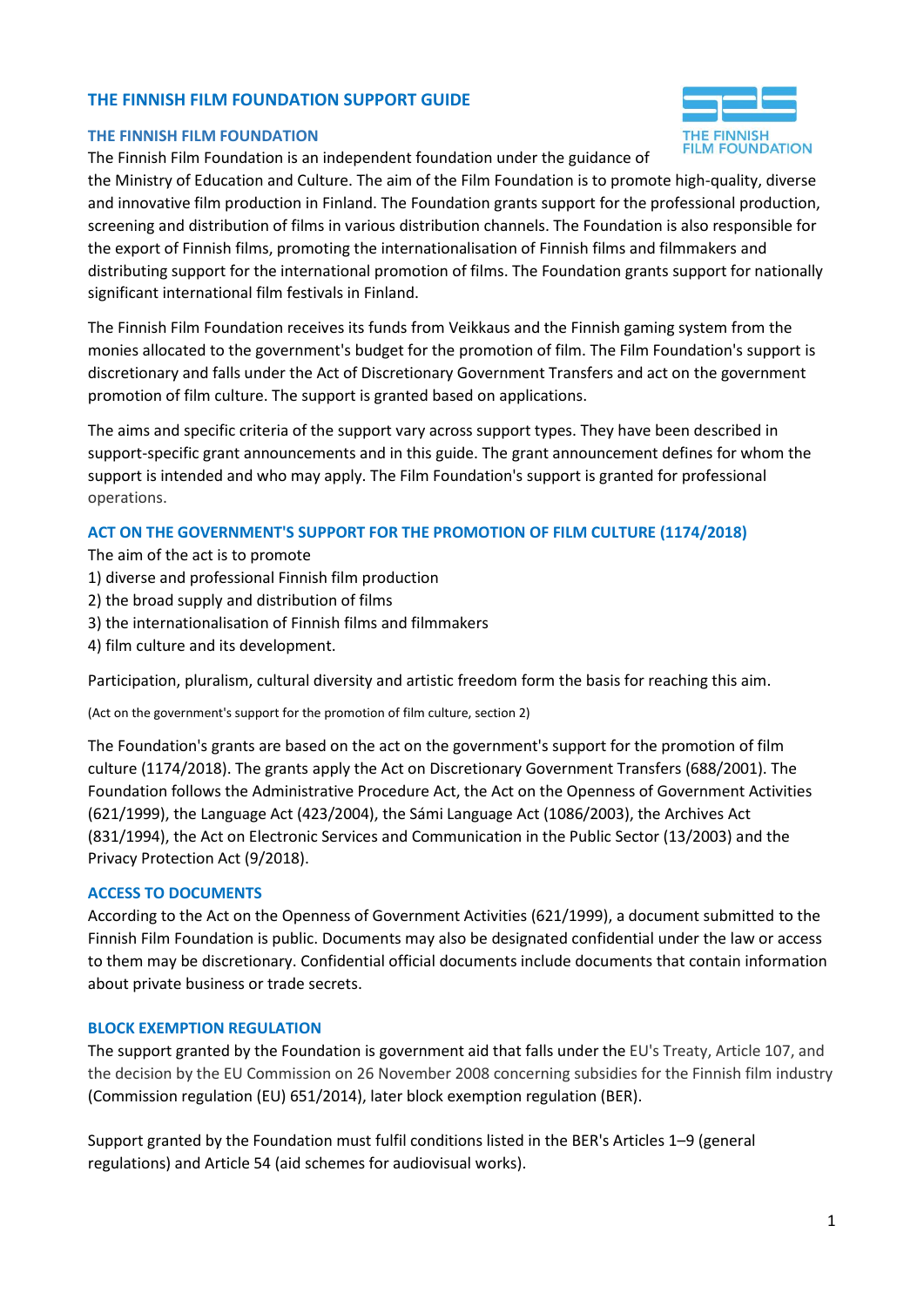According to the BER, support must be directed to a cultural product and can be granted for the production of audiovisual works, pre-production and distribution. According to section 3 of the act on the promotion of film, support may be granted for the production and distribution of films if the film can be considered an independent work of art, its content is based on cultural values originating in cultural identity and the film involves a significant artistic contribution by creators and performers whose wages and salaries form a significant portion of the production costs.

According to the BER's Article 53 (aid for culture and heritage conservation), the support may be granted for festivals and other similar cultural activities. According to the Article, support may take the form of either operating or investment aid.

According to the BER's general regulations, **the support should not be applied** to cases where the recipient would execute their project with or without the support, government support that has conditions or financing methods that do not follow EU legislation and especially support measures where the recipient is required to operate mainly from or in the country granting the support. However, the requirement that the recipient has a place of business or a subsidiary in the country granting the support is permissible.

An unconditional requirement is that the support cannot be granted to a corporation which is subject to an outstanding recovery order following a previous Commission decision declaring the aid illegal and incompatible with the internal market (BER, Article 1, Section 4 a).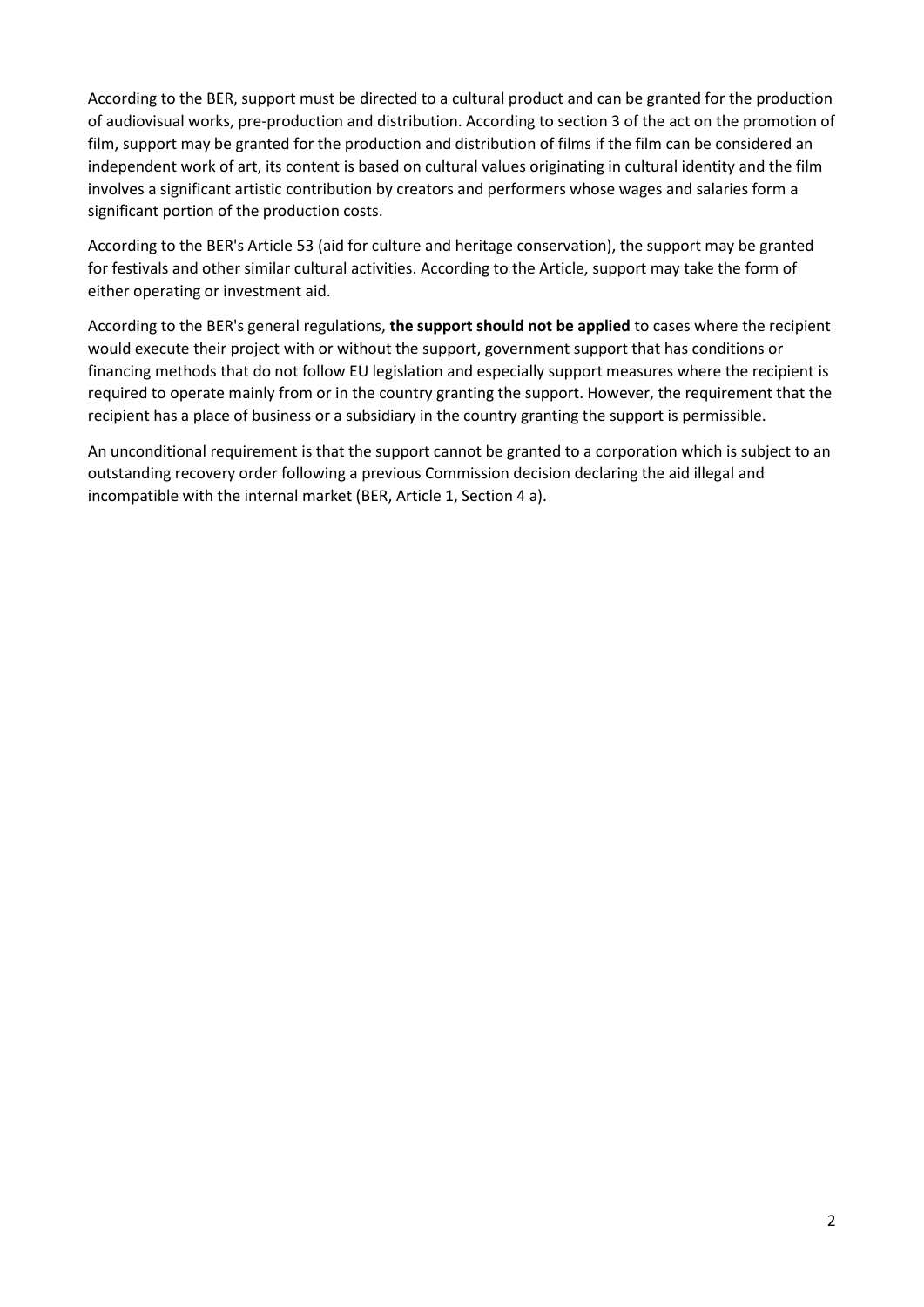# SUPPORT GUIDE / Project support for international promotion

## **CONTENTS**

| 1. The terms and principles of project support | 3 |
|------------------------------------------------|---|
| 2. Project support application                 | 5 |
| 3. Granted support and payment                 | 7 |
| 4. Oversight                                   |   |
| 5. Final report for project support            | 8 |

6. Halting payments and repayment 9

### **GENERAL**

### Preparing an application

- Study the grant announcement, support guide and the section on project support for international promotion carefully.
- Register as a new client to the online application system or log in to your existing account (new registrations are usually processed within one week). <https://ses.fi/tukitoiminta/sahkoinen-hakujarjestelma/>
- Fill in an application in the online application system that consists of an electronic application form and the necessary appendices.
- Submit the application to the online application system.

See [the grant announcement](https://ses.fi/en/funding/grant-announcements-and-deadlines/)

## **1. THE TERMS AND PRINCIPLES OF PROJECT SUPPORT**

### The aim of the support

The aim of the international promotion support is to promote the internationalisation of Finnish films and filmmakers, boost the international status of Finnish films and to expand the skill set of film professionals.

(Act on the government's support for the promotion of film culture, section 2, specific justifications)

### To whom?

The Finnish Film Foundation is responsible for the export of films whose main production country is Finland.

Project support for international promotion may be primarily granted for films that have received production support from the Foundation. The support covers completed and soon to be completed feature films, short or serialised drama, documentary, animation or children's films and combinations thereof.

Project support for international promotion may be granted to a production company that has the professional and financial means to market and distribute films or to a corporation registered in Finland that administers a film's international commercial rights or a domestic filmmaker or group of filmmakers.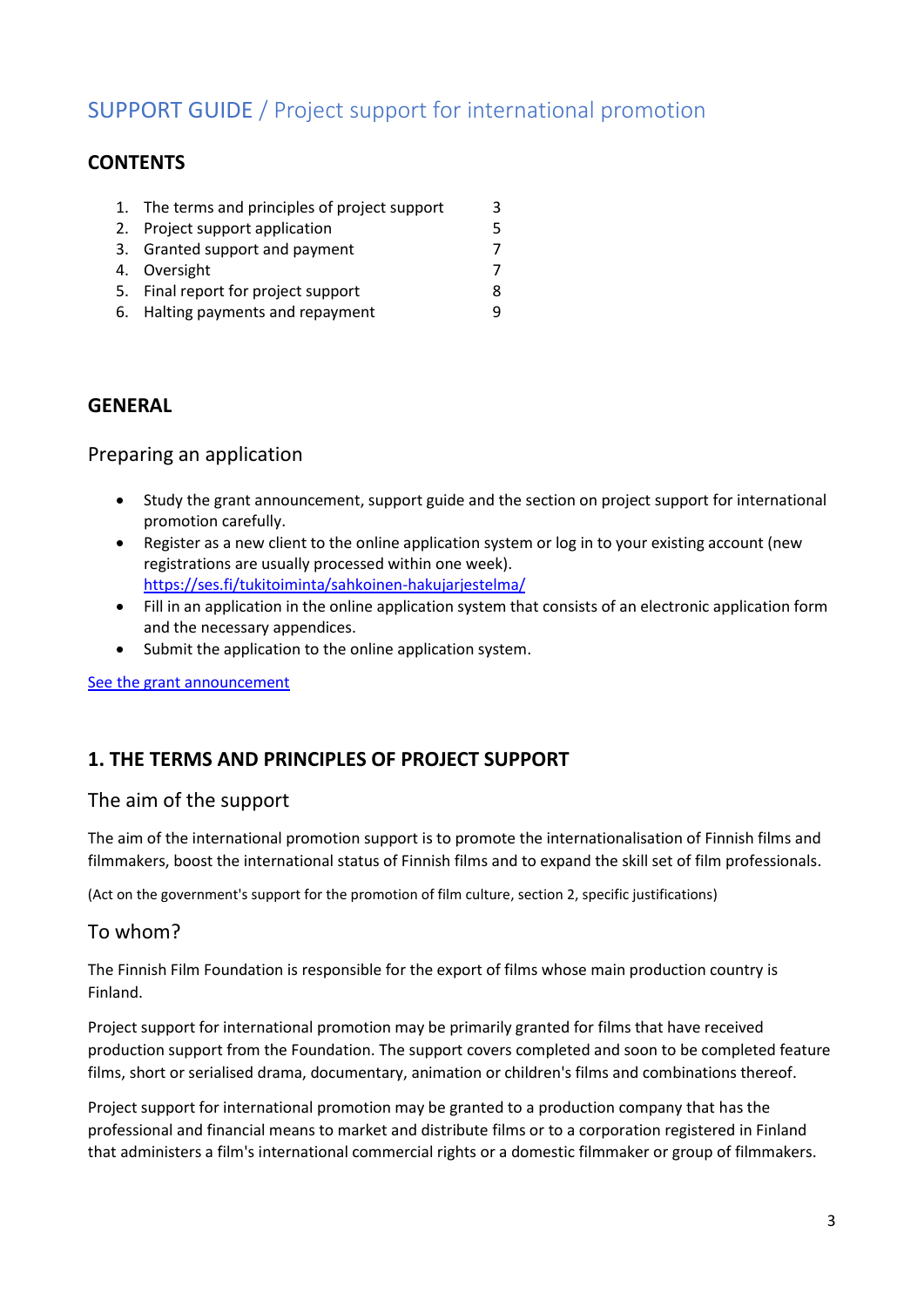## For what purpose and how much?

The project support for international promotion is meant for the promotion of Finnish film exports.

Project support can be granted also for digitisation of previously released films if there is significant international interest which advances Finnish film culture.

(Act on the government's support for the promotion of film culture, section 6, specific justifications)

Support may be granted in full (100%) for necessary and justified reasons in order to reach stated objectives. Other funding and self-financing of the project are viewed as an advantage.

Apply for a realistic amount that supports the execution of the strategy. Please view previous support decisions from the Finnish Film Foundation's [support decisions page.](https://ses.fi/tukitoiminta/tukipaatokset/)

The project's expenses are approved without regard to VAT. If the grant recipient does not have the right to VAT deductions, the costs may be approved with VAT.

### How and when to apply?

Applications are submitted online [\(https://hakemus.ses.fi\)](https://hakemus.ses.fi:7503/tukihakemukset/faces/asiakasrekisteri) by sending in the application and appendices to the Finnish Film Foundation.

New applicants must register to the online application system. New clients are registered within a week.

Prior to submitting an application, the applicant must carefully read the relevant grant announcement and support guide.

The call for the project support is ongoing. The application will be processed in the first board meeting after the application has been submitted. The processing time is approximately 3–8 weeks after the application and all the required appendices have been submitted. The Finnish Film Foundation's board meets about once a month.

#### **Project support handlers by support group:**

Feature films and series (episodes over 22 min): Head of the International Department Jaana Puskala, tel. +358 9 6220 3026, jaana.puskala@ses.fi

Documentaries (over 30 minutes): Advisor / International Promotion and Cultural Export of Documentary Films Suvi Railo, tel. +358 9 6220 3021, suvi.railo@ses.fi

Short films (including documentaries under 30 minutes), series (episodes under 22 minutes): Advisor / International Promotion and Cultural Export of Short Films Otto Suuronen, tel. +358 9 6220 3019, otto.suuronen@ses.fi

### What requirements must the applicant meet?

A prerequisite for granting the support is that the recipient has complied with earlier support agreements and met their conditions.

The Film Foundation may request further information if it deems it necessary for the decision-making process.

Support cannot be granted if the application is insufficient and the required information is not submitted into the online application system despite requests to do so.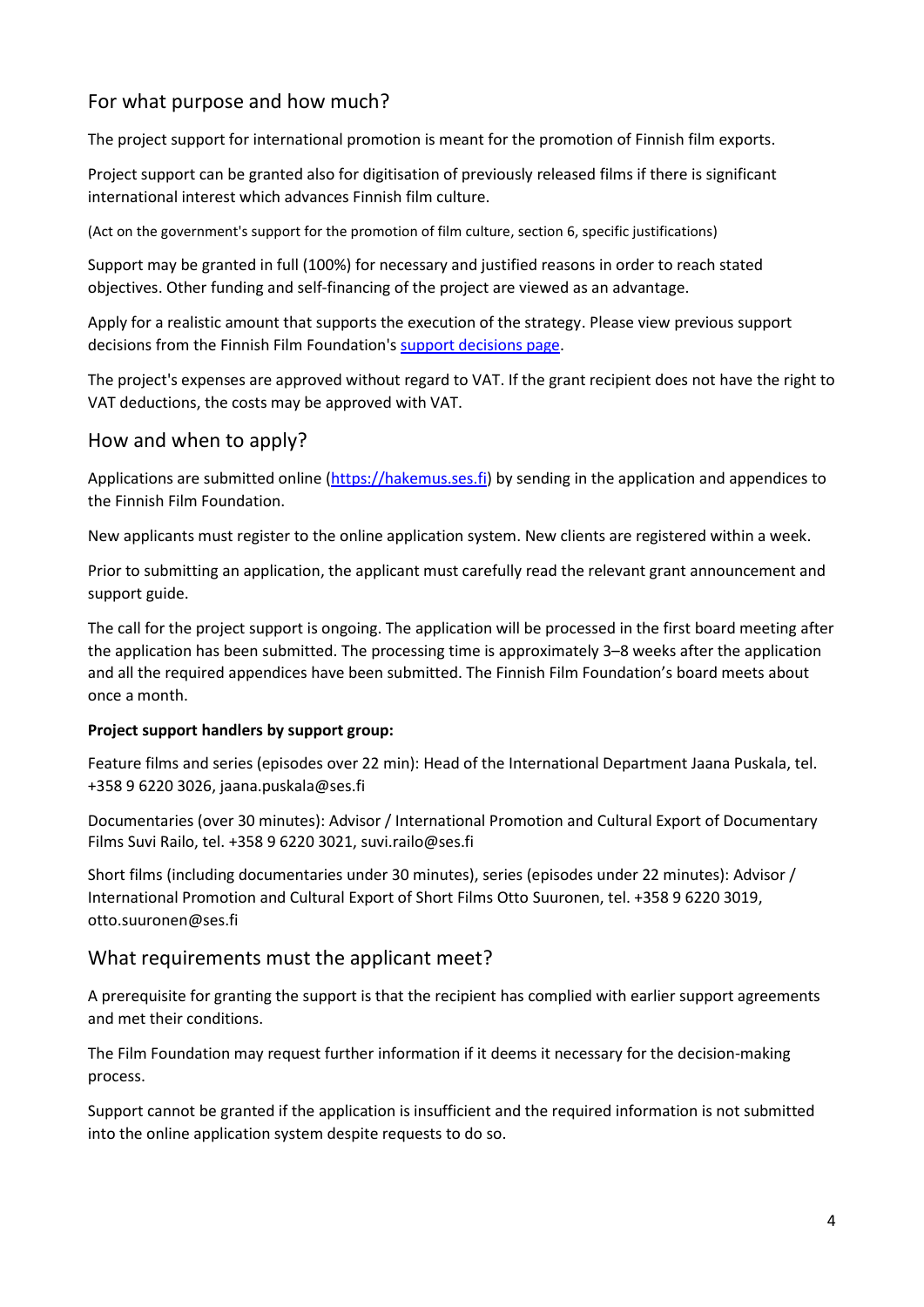## How are the applications evaluated?

Project support for international promotion is discretionary. Granting the support is based on the overall evaluation and comparison of the applications. The following guidelines are used to evaluating the applications:

Evaluation takes into account the project's production and economic feasibility, international significance and the project's ability to produce new practices of internationalisation. In addition, the applicant's artistic, professional and financial means to complete the project and available funds are evaluated. Other funding and self-financing of the project are viewed as an advantage. Other support previously granted by the Film Foundation to the applicant is also taken into account.

## How are the decisions made?

The Finnish Film Foundation's Board decides on the project support based on the CEO's presentation.

The application will be processed in the first board meeting after the application has been submitted. The processing time is approximately 3–8 weeks after the application and all the required appendices have been submitted. The Finnish Film Foundation's board meets about once a month.

All applicants receive the decision in writing.

The decision is based on the act of government funding for the advancement of cinema (56/2018), the Act on Discretionary Government Transfers (688/2001) and the Administrative Procedure Act (434/2003)

## **2. PROJECT SUPPORT APPLICATION**

The application consists of an online application form and the obligatory appendices uploaded to the system.

### Obligatory appendices of the project support application

The applicant must submit the appendices to the online application system:

- a project plan drafted according to the Film Foundation's template: <https://ses.fi/en/funding/guidelines-and-forms/>
- project cost estimate
- project financing plan
- other financing agreements

**Note!** The type of appendix should be named to correspond with the appendix so that the online application system refrains from sending an automated message about missing appendices.

## Applicant's appendices

The appendices pertaining to the applicant must be submitted no later than the deadline in the application system under Applicant's Appendices:

- a verified and audited financial statement (if the Limited-liability Companies Act, the Audit Act or the articles of association necessitate an auditor) covering the latest financial period.
- a valid extract from the Trade Register no older than six months
- a certificate of paid taxes no older than three months
- a certificate of paid pension insurance premiums no older than three months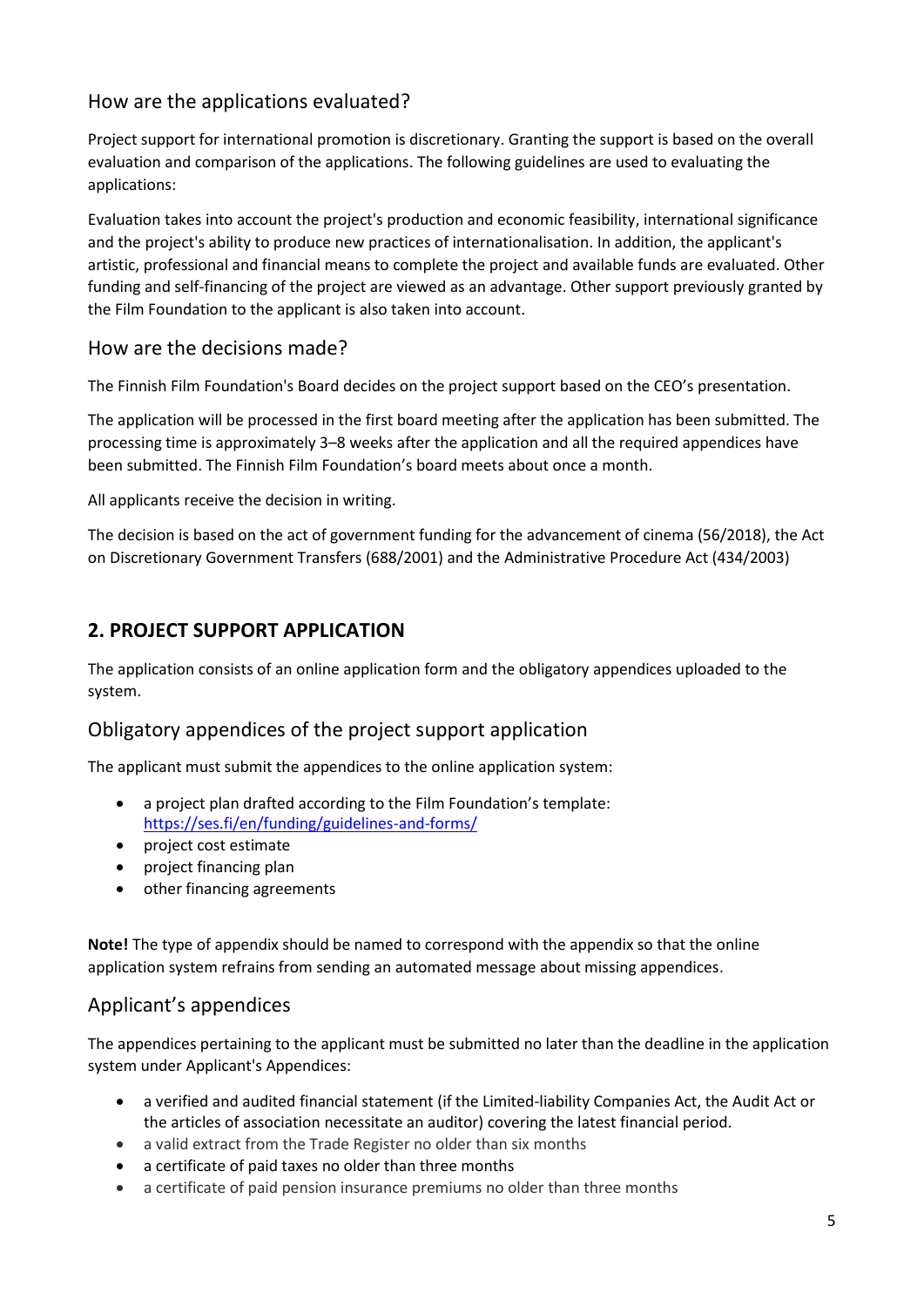• a current shareholders' register (Limited Liability Companies Act, chapter 3) (delivered only once and updated if changes in ownership occur)

## INSTRUCTIONS FOR APPLICANTS – PROJECT SUPPORT APPLICATION:

#### **Applications and the Applicant's information**

The Film Foundation's online application system has two windows:

- 1) Applications, where all the information and appendices related to the application are submitted
- 2) the Applicant's appendices, where all current production company or corporation documents are submitted

#### **Cost estimate**

The cost estimate accounts for the project expenses without VAT. If the grant recipient does not have the right to VAT deductions, the costs may be approved with VAT.

#### **Financial plan**

Disclose any other possible funding for the project in the financial plan. Disclose the funding party and the amount.

#### **Other financing agreements**

Submit confirmations of other than Film Foundation funding as appendices to the application. The confirmations are submitted as appendices to the application. If funding agreements are confirmed after the application has been submitted, they may be added later as appendices. Notify the processor of any relevant changes.

#### **Audit duty**

The Audit Act contains regulations about when a registered corporation is not under the obligation to select an auditor.

Financial statement:<https://www.finlex.fi/fi/laki/ajantasa/2015/20070459>

### A good application and smooth communication

The Film Foundation's international department processes roughly 300–350 applications per year. It is essential for evaluation and comparison between the applications that the application is clear and carefully prepared.

In a good application, the overall strategy of the project clearly states the project's aims, execution, schedule and personnel. The project's cost estimate and financial plan support the project's strategy and goals. Possible other funding mentioned in the financial plan has been confirmed with financial agreements included in the application's appendices.

Be clear and relate the essentials in your application. Think especially how the support applied for corresponds to the support's aims and the evaluation criteria mentioned below. The application must also state why the project is important. Inform the reader of your ability to execute the project.

Project support for international promotion is discretionary. Granting the support is based on the overall evaluation and comparison of the applications. The following guidelines are used to evaluate the applications.

Evaluation takes into account the project's production and economic feasibility, international significance and the project's ability to produce new practices of internationalisation. In addition, the applicant's artistic, professional and financial means to complete the project and available funds are evaluated. Other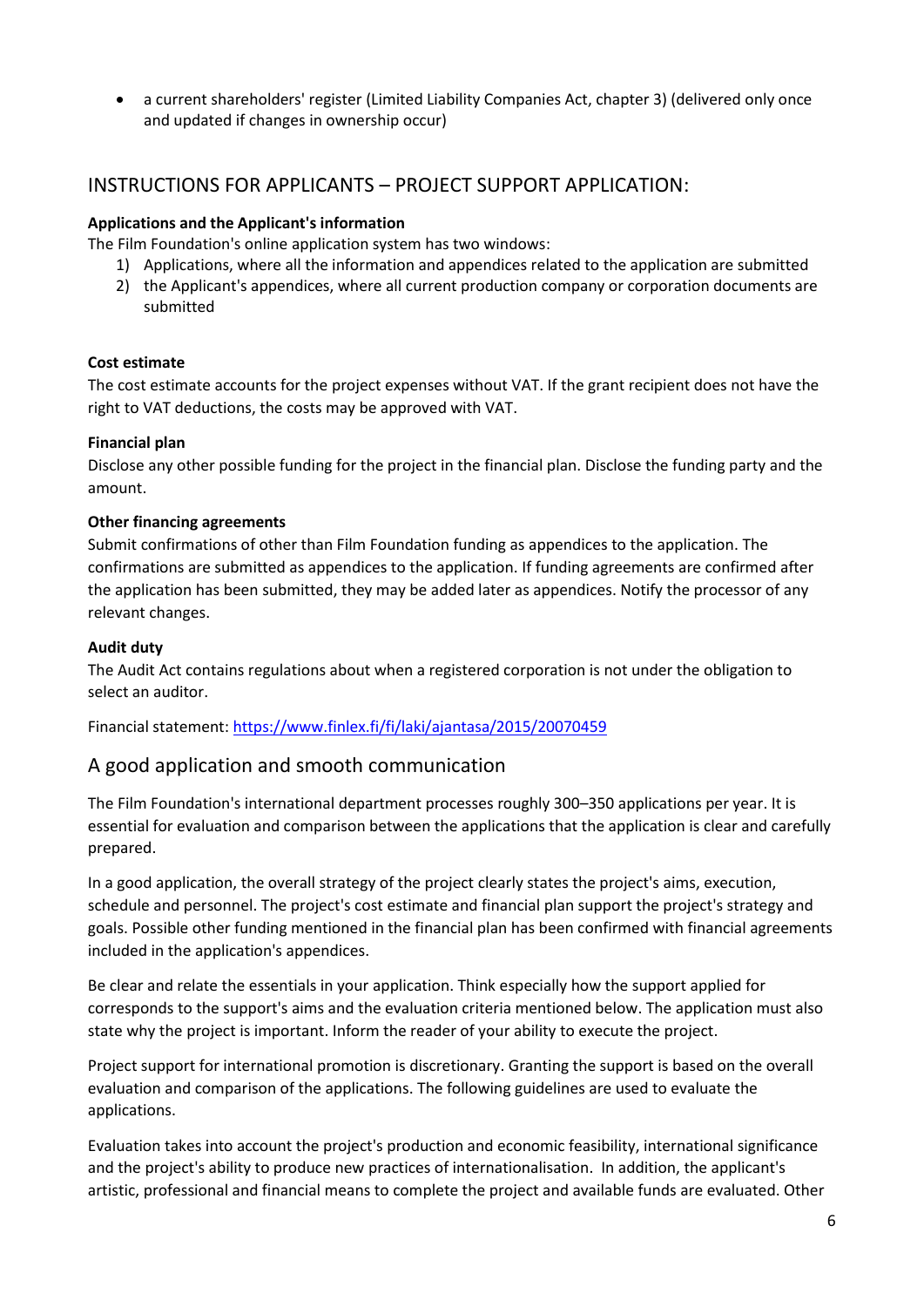funding and self-financing of the project are viewed as an advantage. Other support previously granted by the Film Foundation to the applicant is also taken into account.

Please note that the Film Foundation's online system does not automatically inform the Foundation's employees of updated information or appendices. If you update the appendices, notify the processor via email.

## **3. GRANTED SUPPORT AND PAYMENT**

### Project support payments

Granted support is paid to the applicant's Finnish bank account mentioned in the application in two instalments as follows:

- 80% immediately after the decision
- 20% after the final report has been approved by the Foundation.

The recipient must include a mention of the Film Foundation's support in possible publications, by using the Film Foundation's logo or stating: "This work was supported by the Finnish Film Foundation."

Logos:<http://ses.fi/julkaisut/ses-logot/>

## **4. OVERSIGHT**

The Film Foundation oversees and supervises how the support is used. The Film Foundation has the right to use audits to oversee payments and how the support is used. The Film Foundation may also postpone payments during audits.

## Organising project oversight

The support recipient must maintain their accounts according to the Accounting Act and the Accounting Ordinance and follow sound accounting procedures. The recipient must organise the project's audit trail – the link between the recipient's financial statement and the project's statement of charges – in a way that it can be reliably, completely and transparently verified by a third party.

The Foundation always reserves the right to fully audit the recipient's accounting and management.

The recipient must take into account and inform the accountant and auditor about the Film Foundation's guidelines and recommendations concerning the accounting, financial statement and auditing principles.

### <https://ses.fi/en/funding/guidelines-and-forms/>

The recipient is obligated to provide their accountant and auditor the film's support agreement and all appendices. If the recipient neglects these duties, the Film Foundation has the right to deliver the documents to the accountant and auditor named in the support agreement.

### Disclosure requirement

The recipient must provide the Finnish Film Foundation the correct and sufficient information to enable oversight of the support decision's conditions.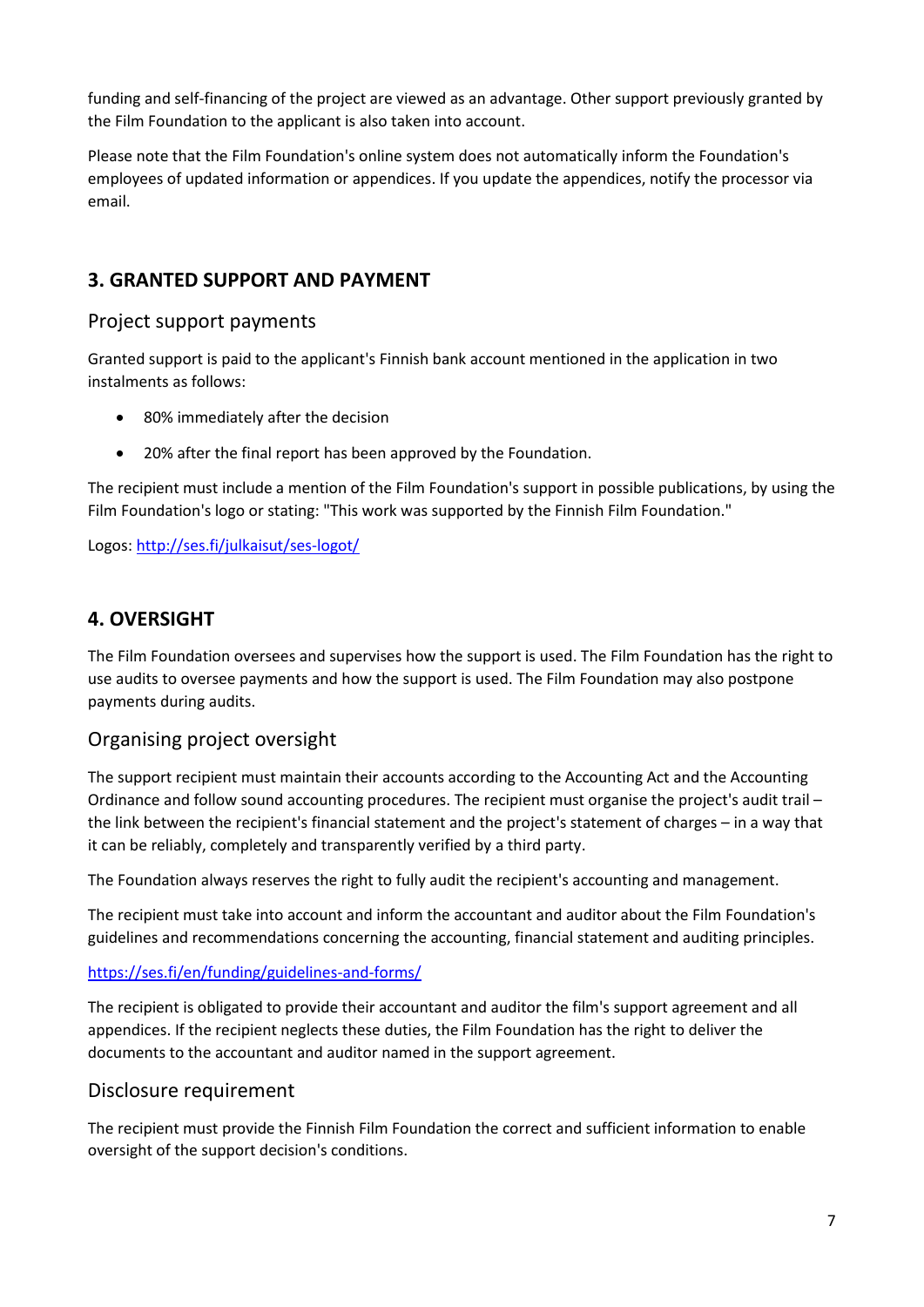The recipient must inform the Foundation of all changes that influence the way the support is used without delay. Changes that influence the use of the support include changes in the project's quality, breadth and funding. The Foundation also always has the right to receive information about the project's current status and follow the project's progress.

A written report of any changes must be emailed to the international promotion support handler (handlers and contact information above).

### Extensions

The Finnish Film Foundation may change the purpose and conditions of the support based on the recipient's application. Applications for extensions must be submitted 30 days before the support runs out.

A written report on the extension should be emailed to the handler, submitted to the online application system under "Loppuselvityksen lisäaikapyyntö" ("Final Report Extension Request").

## **5. FINAL REPORT FOR PROJECT SUPPORT**

The support must be used and a report submitted no more than a year after the support decision was made.

The final report must contain:

- a written report on the project
- an itemised report on actualised costs and information about actualised funding. The report must indicate the project's costs and funding in relation to the budget on the original application.

#### **If the Film Foundation's support granted to the project is**

- less than €20,000, the project audit report must be verified and signed by an accountant
- at least €20,000, the project audit report must be verified and signed by an authorised accountant

The final report is submitted to the online application system as a application appendix.

## Approving the project support final report

Information of the appended final report submitted to the online support system is emailed to the advisor:

Feature films and series (over 22 min/episode): Head of the International Department Jaana Puskala, tel. +358 9 6220 3026, jaana.puskala@ses.fi

Documentaries (over 30 minutes): Advisor / International Promotion and Cultural Export of Documentary Films Suvi Railo, tel. +358 9 6220 3021, suvi.railo@ses.fi

Short films (including documentaries under 30 minutes), TV-series (episodes under 22 minutes): Advisor / International Promotion and Cultural Export of Short Films Otto Suuronen, tel. +358 9 6220 3019, otto.suuronen@ses.fi

An automatic message indicating that the final report is missing is only removed when the final report has been approved by the Film Foundation and the final instalment of the support has been paid.

The general information of the application includes a link to payment information that shows when the instalments have been paid.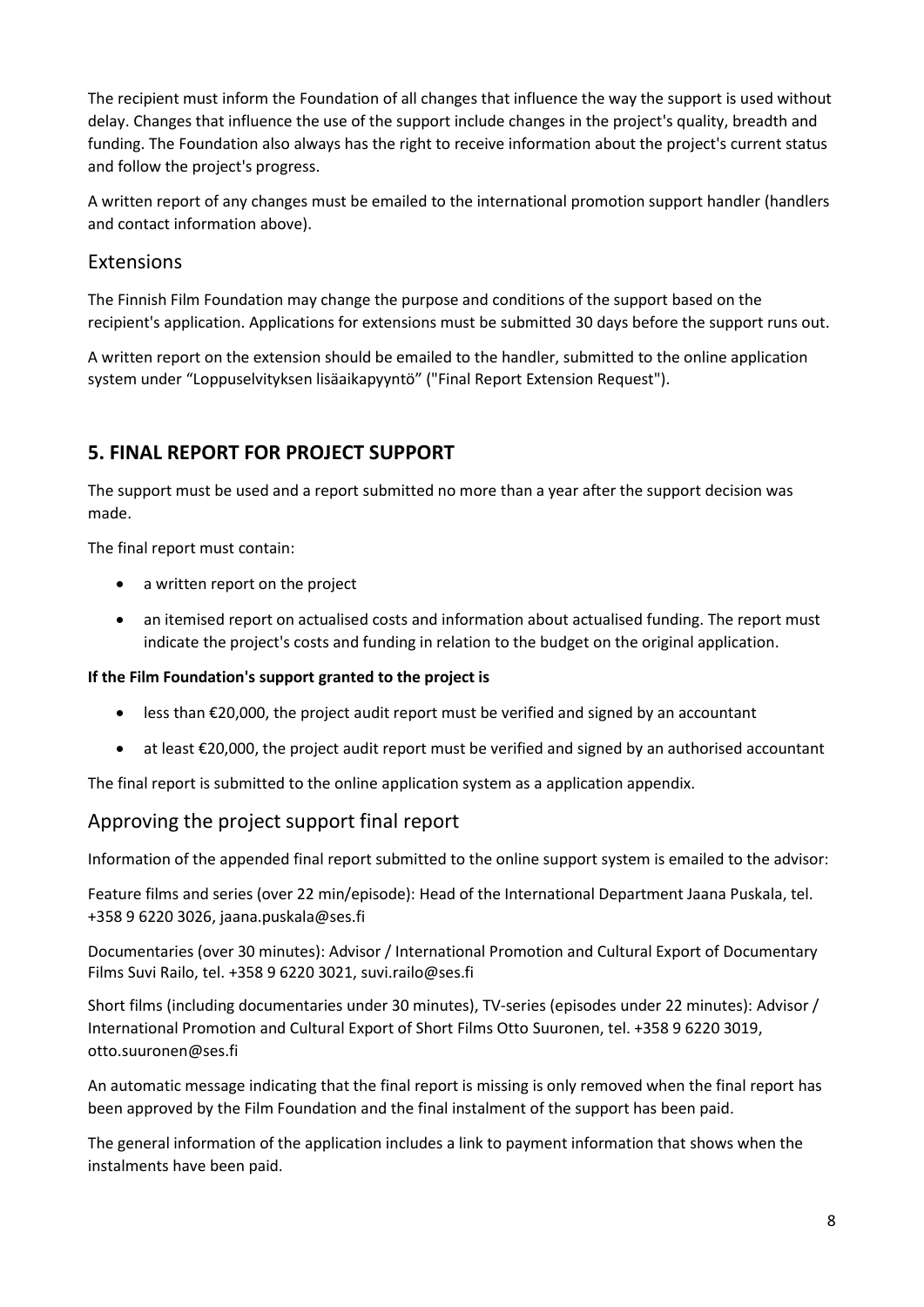The Film Foundation may request further information if it deems it necessary for the approval of the final report. The Finnish Film Foundation has the right to perform audits on the recipient's finances and activities based on the Act on Discretionary Government Transfers, section 16. The recipient must ascertain that the Film Foundation has the necessary prerequisites to perform the audit.

The Film Foundation approves the project's final costs and funding based on the final report.

If the project's support exceeds the actualised costs, the Film Foundation deducts the sum from the unpaid instalment. If the sum is larger than the unpaid instalment, the recipient must immediately return the exceeding portion of the support to the Film Foundation.

### *Act on Discretionary Government Transfers (688/2001) section 20 Repayment of discretionary Government transfers*

*Recipients of discretionary Government transfer must repay without delay any transfer or part thereof they have received through error, in excess or manifestly without cause. Recipients must also repay a transfer or part thereof if it cannot be used as required in the transfer decision. If the repayable sum does not exceed 100 euros, it is not necessary to repay it.*

In addition to the Act on Discretionary Government Transfers (688/2001), section 20, the recipient must abide by the following repayment conditions:

the recipient is obliged to immediately repay the support or part of the support if the support has not been used during the time period agreed to by the parties and if the Film Foundation has not granted an extension

the repayable amount must include annual interest and an added three percent following the Interest Act (633/1982), section 3, subsection 2. The interest is calculated from the last payment to the support repayment date.

The target of the support and application number must be mentioned in the message field during repayment.

The support must be repaid to the Finnish Film Foundation's bank account:

Nordea Bank Abp IBAN FI74 1572 3000 0305 77 BIC NDEAFIHH

## **6. HALTING PAYMENTS AND REPAYMENT**

If the recipient does not repay the Film Foundation according to the Act on Discretionary Government Transfers, section 20, repayment of the support or a portion of it will proceed according to section 9 and section 10 of the act of government transfers to promote film culture.

#### **Section 9 Halting payments**

The Arts Promotion Center Finland is responsible for halting payments.

The Finnish Film Foundation must immediately make a proposal to the Arts Promotion Center Finland that the government transfer be halted if the Film Foundation has discovered information that warrants halting the payments. The Arts Promotion Center decides to halt payments and the continuation or halting of government transfers based on the Film Foundation's suggestion.